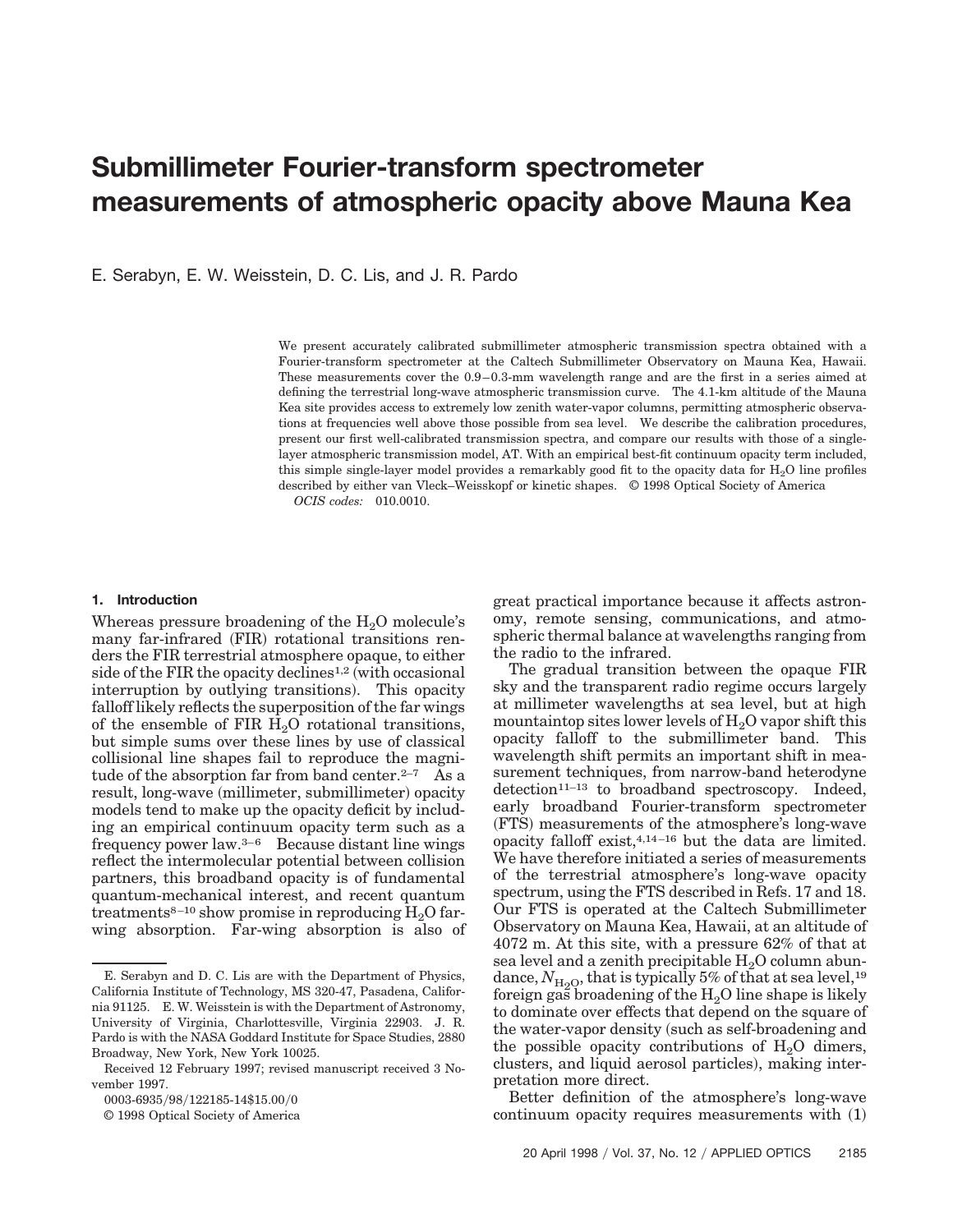broad frequency coverage, for which a FTS is the only practical instrument,  $(2)$  high signal-to-noise ratio, which our FTS's high throughput and sensitive 0.3-K  $\text{detector}^{17,18}$  provide, (3) high calibration accuracy, the attainment of which is discussed extensively below, and  $(4)$  sampling over a large  $N_{H_2O}$  range to distinguish between effects of  $H_2O$  vapor and dry air. Here we describe our calibration procedures, present initial data covering the 0.9–0.3-mm wavelength range, and briefly discuss the implications of our spectra for the line-shape and quasi-continuum opacity issues, using the single-layer atmospheric transmission model, AT.20

#### **2. Measurement and Calibration Procedures**

Definition of the parameters of a broadband opacity requires both a wide frequency coverage  $(\geq$  factor of 3; Appendix  $A$ ) and a spectral resolution fine enough to resolve narrow  $O_3$  lines from the continuum ( $\leq 1$ )  $GHz$ ). Our FTS meets both of these criteria (present range, approximately 175 GHz to 1 THz, or 1.7–0.3 mm; best resolution, 0.2 GHz), although currently a number of bandpass filters are required.<sup>17</sup> The rootmean-square spectral noise that results from a round-trip pair of FTS scans is roughly 1 K in brightness temperature units,18 implying that a pair of scans on a typical Mauna Kea night sky of temperature 273 K should yield atmospheric transmission spectra with 3- $\sigma$  statistical noise levels of  $\approx$ 1%. Calibration source temperatures are of comparable accuracy, implying that other systematic errors need to be kept below the 1% level as well. The exponent in a power-law continuum opacity can then be determined to an accuracy of  $\pm 0.1$  (Appendix A).

Rather than measuring the transmitted spectrum of a source above the atmosphere, we measure the sky's emission spectrum and convert it to transmission units by using Kirchhoff's law<sup>21</sup> (emissivity and absorptivity of a layer are equal in thermal equilibrium). We use this approach because the only  $(non$ solar) submillimeter source adequately bright is the Moon, and its use would introduce limitations, such as limited access to its full phase, the need for accurate knowledge of the Moon's submillimeter brightness temperature distribution and coupling to the telescope, and the excessive duration needed for acquisition of transmission spectra over a range of air masses (necessary for determining the coupling to the source). To measure transmission quickly on any given night we thus use the alternative approach based on Kirchhoff 's law. Conversion to a transmission scale then requires only a few additional calibration spectra, i.e., those of ambient and liquid  $N_2$ temperature blackbodies. The cold blackbody, a sheet of Eccosorb<sup>22</sup> AN-72 floating upon liquid  $N_2$ , is large enough to subtend the interferometer's entire input-side collimated beam.

Our calibration procedure is initially similar to the heterodyne approach,23,24 so our initial description is brief. However, as differences arise because of the presence of frequencies in excess of the Rayleigh– Jeans regime, the broadband nature of the treatment, the interferometric nature of FTS's, and the inclusion of a correction for differing ground and sky temperatures, we focus on these points in what follows. Measured interferograms are processed as in Ref. 17, and here we add only that the high signal strengths involved permit individual white-light fringe position determinations for the ambient, cold, and sky spectra.

With a dielectric-beam-splitter FTS,<sup>17</sup> elimination of Port 2 emission<sup>17,25</sup> requires difference spectra. Thus, with v the frequency and  $G(v)$  a combined optical–electrical gain factor, the difference voltage spectrum resulting from observation of ambient ground level and cold (liquid  $N_2$ ) temperature calibration blackbodies emitting power spectra  $P_g(v)$  and  $P_c(v)$ , respectively, is

$$
V_g(\nu) - V_c(\nu) = G(\nu)\eta_c(\nu)[P_g(\nu) - P_c(\nu)].
$$
 (1)

Here  $\eta_c(v)$  (=1 - reflectivity) is the coupling efficiency of the interferometer's beam to the cold load, and the reflected power is assumed to terminate on ambient temperature surfaces. On the other hand, differencing ambient temperature blackbody and sky spectra yields

$$
V_g(\nu) - V_s(\nu) = G(\nu)[P_g(\nu) - (\eta_s(\nu)\{P_s(\nu) + \exp[-\tau_t(\nu)]P_b(\nu)\} + [1 - \eta_s(\nu)]P_g(\nu))].
$$
 (2)

Here  $\eta_s(v)$  is the fraction of the spectrometer beam that reaches the sky<sup>23,24</sup> (the sky efficiency),  $P_s(v)$  is the sky emission spectrum,  $\tau_t(v)$  is the total opacity through the atmosphere in the observing direction at frequency v, and  $P_b(v)$  is the incident background spectrum. Equation  $(2)$  simplifies to

$$
V_g(\nu) - V_s(\nu) = G(\nu)\eta_s(\nu)\{P_g(\nu) - P_s(\nu) - \exp[-\tau_t(\nu)]P_b(\nu)\},
$$
\n(3)

and division by Eq.  $(1)$  to eliminate  $G(v)$  yields a measured spectral ratio,  $m(v)$ , of

$$
m(v) = \frac{V_g(v) - V_s(v)}{V_g(v) - V_c(v)}
$$
  
= 
$$
\frac{\eta_s(v)}{\eta_c(v)} \frac{P_g(v) - P_s(v) - \exp[-\tau_t(v)]P_b(v)}{P_g(v) - P_c(v)}.
$$
 (4)

We now replace the various power spectra with blackbody-derived functions, allowing for the cancellation of the common instrumental étendue. For  $P<sub>g</sub>$ and  $P_c$  we use blackbodies at ambient (ground level) and liquid  $N_2$  temperatures,  $T_g$  and  $T_c$ , respectively. We formally write the sky term as if the sky emission were isothermal, of effective temperature *Te* and emissivity  $1 - \exp[-\tau_t(\nu)]$  [where  $\tau_t(\nu)$  remains the true total opacity]. The solution for  $T_e$  as a function of v, i.e., of  $\tau_t(v)$ , is given in Subsection 2.B. The background radiation term nominally consists of cosmic, galactic, and zodiacal contributions, but the two last named are negligible because of their low opacities: for large-scale galactic emission,<sup>26</sup>  $T < 22$  K and  $\tau < 5 \times 10^{-3}$  at  $\lambda > 350$  µm; for zodiacal emis-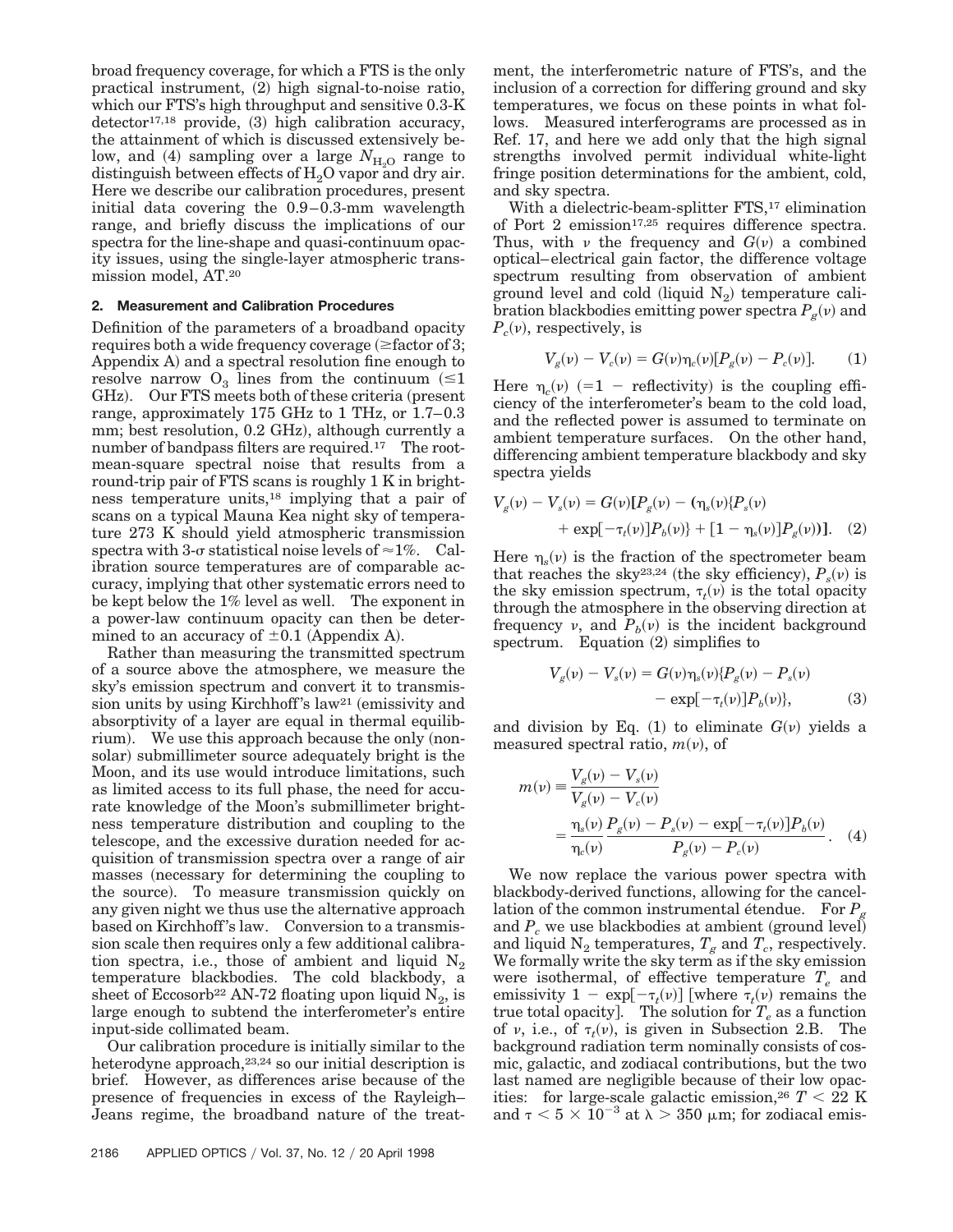$\sinh, ^{27}T \approx 250\,\mathrm{K}$  and  $\tau$  <  $10^{-6}, \mathrm{so} \, T$   $\tau$  <  $0.1\,\mathrm{K}$  for both, implying possible transmission errors of  $<$  0.03%. A single background blackbody at  $T_b = 2.73$  K (Ref. 28) thus suffices, yielding

This equation permits the full expression for  $t(v)$ given in Eq.  $(7)$  to be recast as

$$
t(\nu) = 1 - \left[ \frac{\exp(h\nu/kT_e) - 1}{\exp(h\nu/kT_g) - 1} \right] [1 - t_1(\nu)].
$$
 (9)

$$
m(\nu) = \left[\frac{\eta_s(\nu)}{\eta_c(\nu)}\right] \frac{\frac{1}{\exp(h\nu/kT_g) - 1} - \frac{1 - \exp[-\tau_t(\nu)]}{\exp(h\nu/kT_e) - 1} - \frac{\exp[-\tau_t(\nu)]}{\exp(h\nu/kT_b) - 1}}{\frac{1}{\exp(h\nu/kT_g) - 1} - \frac{1}{\exp(h\nu/kT_c) - 1}}.
$$
(5)

Solving algebraically for the atmospheric transmission spectrum,  $t(v) \equiv \exp[-\tau_t(v)]$ , then gives

$$
t(v) = \frac{1 - \left[\frac{\exp(hv/kT_e) - 1}{\exp(hv/kT_g) - 1}\right] \left\{1 - m(v)\frac{\eta_c(v)}{\eta_s(v)} \left[1 - \frac{\exp(hv/kT_g) - 1}{\exp(hv/kT_c) - 1}\right]\right\}}{1 - \frac{\exp(hv/kT_e) - 1}{\exp(hv/kT_b) - 1}}.
$$
(6)

As the denominator of Eq.  $(6)$  differs from unity by  $\leq 0.1\%$  for  $\nu > 200$  GHz at  $T_e = 273$  K, the cosmic background can in fact also be neglected, yielding finally

$$
t(\nu) = 1 - \left[ \frac{\exp(h\nu/kT_e) - 1}{\exp(h\nu/kT_g) - 1} \right]
$$

$$
\times \left\{ 1 - m(\nu) \frac{\eta_e(\nu)}{\eta_s(\nu)} \left[ 1 - \frac{\exp(h\nu/kT_g) - 1}{\exp(h\nu/kT_e) - 1} \right] \right\}.
$$
 (7)

Equation  $(7)$  is our final calibration equation, in which conversion from  $m(\nu)$  to  $t(\nu)$  requires three temperatures and two coupling efficiencies. [The ratio in the first set of brackets could be replaced by  $T_g/T_e$  with only a slight loss of accuracy (Appendix B), but we prefer to retain full accuracy. To make contact with simpler treatments, in the Rayleigh– Jeans limit with coupling efficiencies set to unity and  $T_e = T_g$ , Eq. (7) reduces to

$$
t(\nu) = \left(\frac{T_g - T_c}{T_g}\right) \frac{V_g(\nu) - V_s(\nu)}{V_g(\nu) - V_c(\nu)}.
$$
 (7')

Continuing with the general case, we find a firstorder approximation to  $t(v)$  in Eq. (7) by setting  $T_e$  = *Tg*, which yields

$$
t_1(\nu) \equiv m(\nu) \frac{\eta_e(\nu)}{\eta_s(\nu)} \left[ 1 - \frac{\exp(h\nu/kT_g) - 1}{\exp(h\nu/kT_c) - 1} \right].
$$
 (8)

Using Eq.  $(B3)$  of Appendix B for the ratio of two blackbody spectra of similar temperatures, we get

$$
t(\nu) = 1 - \left[1 - \frac{\Delta T}{T_g} \frac{h\nu/kT_g}{1 - \exp(-h\nu/kT_g)}\right] [1 - t_1(\nu)], \quad (10)
$$

where  $\Delta T \equiv T_e - T_g$ . Equation (10) can be rearranged into the more illuminating form

$$
t(v) = t_1(v) + \frac{\Delta T}{T_g} \left[ \frac{h v / k T_g}{1 - \exp(-h v / k T_g)} \right] [1 - t_1(v)], \quad (11)
$$

which illustrates that  $t(v)$  can be written as an expansion in the small quantity  $\Delta T/T_g$ , with  $t_1(v)$  the lowest-order term and

$$
\Delta t(v) = \frac{\Delta T}{T_g} \left[ \frac{h v / k T_g}{1 - \exp(-h v / k T_g)} \right] \left[ 1 - t_1(v) \right] \tag{12}
$$

the first correction term. The first factor in brackets accounts for deviations from the Rayleigh–Jeans case and is within 8.8% of unity for  $\nu < 1$  THz and  $T_g =$ 273 K.

Equation  $(11)$  can also be inverted to read as

$$
t_1(\nu) = t(\nu) - \frac{\Delta T}{T_g} \left[ \frac{h\nu/kT_g}{1 - \exp(-h\nu/kT_g)} \right] \left[ 1 - t(\nu) \right] \tag{13}
$$

to first order in  $\Delta T/T_g$ . It is then immediately apparent that, in the  $t(v) = 1$  limiting case,  $t_1(v) = t(v)$  $= 1$ , independently of  $\Delta T$ . On the other hand, for  $t(v) = 0$ , i.e., near the centers of strong absorption lines,  $t_1(v) = 0$  only if  $T_e \rightarrow T_g$  as the effective emission level sinks to ground level (see Subsection 2.B).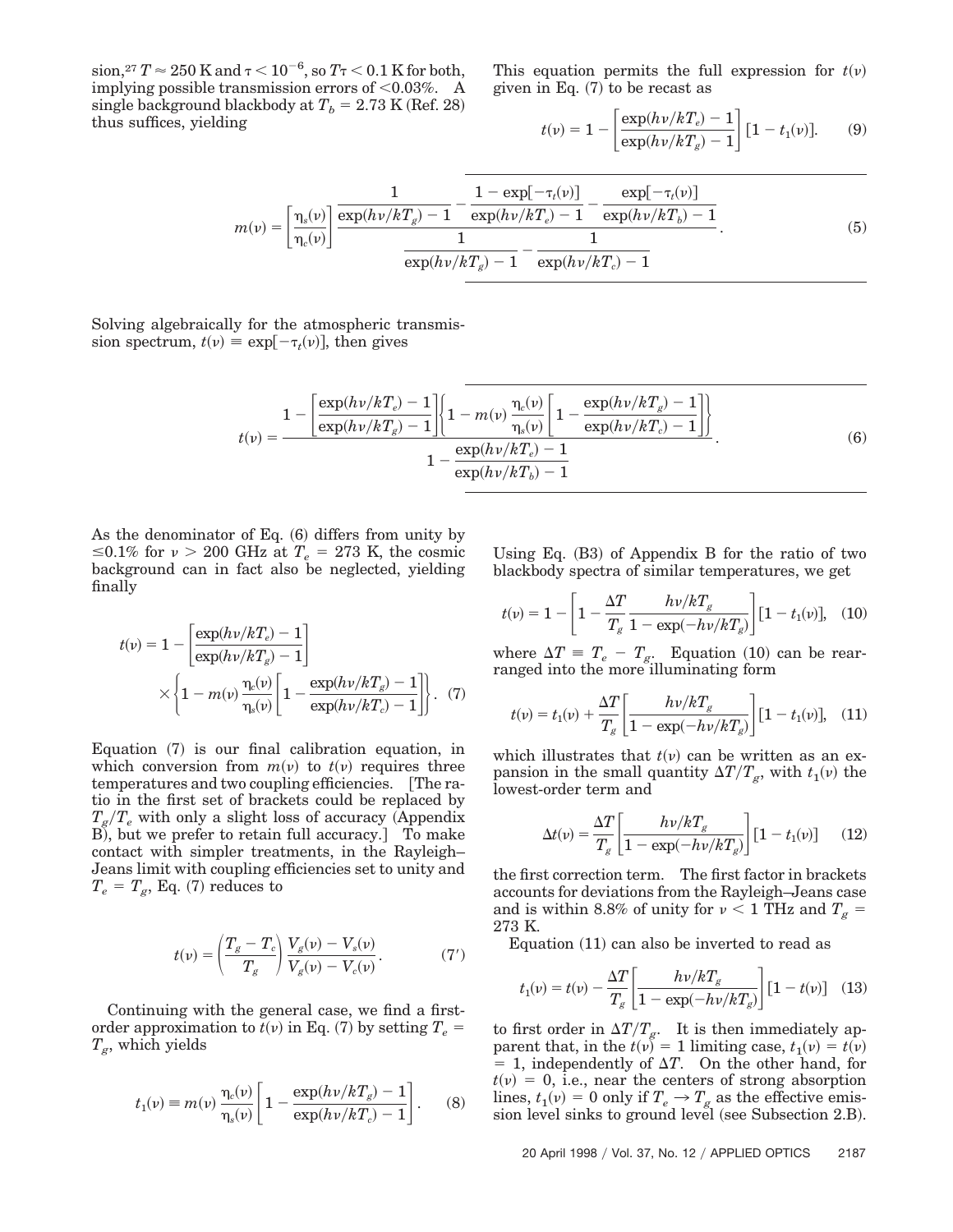It is also apparent that in the normal case in which  $T_e$  $\leq T_g$  (Subsection 2.B) we have  $t_1(v) \geq t(v)$ , so  $t_1(v)$ systematically overestimates the true transmission by a small amount.

The complete calibration procedure is then a twostep process. Initially the first-order solution  $t_1(v)$  is calculated by use of Eq. (8), i.e., under the  $T_e = T_g$ approximation. (This is roughly equivalent to the standard radio solution, except for its broadband applicability, the avoidance of the Rayleigh–Jeans approximation, and the explicit inclusion of a cold coupling factor.) At this stage the ratio  $\eta_s(v)/\eta_c(v)$  is needed  $(Subsection 2.A)$ . In the second step the  $\Delta t(v)$  transmission correction [Eq. (12)] is added to  $t_1(v)$ , which requires an estimate for  $T_e(v)$ , i.e., for  $T_e[\tau_t(\nu)]$  (Subsection 2.B).

## A. Coupling Efficiencies

In radio-style telescopes such as the Caltech Submillimeter Observatory, the sky efficiency, i.e., the coupling of the detector's beam to the sky, is typically somewhat less than unity,  $\eta_s \approx 0.9$ , because of losses such as secondary support-leg blockage and spillover past the primary and secondary edges. On the other hand, measurements<sup>29</sup> of the reflectivity of Eccosorb AN-72 indicate that, for a fairly wide range of incidence angles,  $\eta_c \approx 0.99$ .  $\eta_s$  is thus the more important factor, although both  $\eta_s$  and  $\eta_c$  need to be taken into account. In the narrow-band heterodyne case the sky coupling efficiency is determined from sky transmission measurements taken at several different zenith angles (termed a skydip), but in our case the frequency dependence of  $\eta_s(v)$  also emerges. However, the use of a two-beam interferometer brings an even more important advantage: Because only interferometrically modulated flux is detected in a rapid-scan FTS, an opaque pupil mask placed within the interferometer can raise the sky coupling efficiency to unity,<sup>17</sup> as interference occurs only for that portion of the detector's beam that passes through the unobscured portions of the mask to the sky. The net result is that  $\eta_s(v)/\eta_c(v) \approx 1.01$  and is relatively independent of frequency. Experimental verification of this result is presented in Section 3, but it should be clear that the  $\eta_s(\nu)/\eta_c(\nu)$  factor can be treated as a known quantity,  $\approx$  1, once an initial skydip is performed.

To solve for the  $\eta_s(v)/\eta_c(v)$  and zenith opacity,  $\tau_{t,a=1}(\nu)$ , spectra we acquired transmission data at several air masses  $a_i$  and then first partially calibrated them with Eq.  $(8)$  by setting the unknown  $\eta_s(\nu)/\eta_c(\nu)$  term to unity. As a first approximation, the resultant  $t_1'(v) = t_1(v)\eta_s(v)/\eta_c(v)$  spectra could then be fitted to the linearized plane-parallel transmission equation

$$
\ln[t_{a_i}'(\nu)] = \ln\left[\frac{\eta_s(\nu)}{\eta_c(\nu)}\right] - a_i \tau_{t, a=1}(\nu). \tag{14}
$$

The best-fit solution to Eq.  $(14)$  at any given frequency provides the frequency-specific constants  $\eta_s(\nu)/\eta_c(\nu)$  and  $\tau_{t,a=1}(\nu)$ , and combining the solutions

for all v provides the best-fit  $\eta_s(v)/\eta_c(v)$  and  $\tau_{t,a=1}(v)$ spectra. Of course, once  $\eta_s(v)/\eta_c(v)$  is determined, a second, more direct solution for the zenith opacity spectrum is possible, as inserting  $\eta_s(v)/\eta_c(v)$  and  $a_i =$ 1 back into Eq. (14) provides  $\tau_{t,a=1}(\nu)$  directly from the zenith transmission data alone. These two solutions for  $\tau_{t,a=1}(v)$  may differ if  $N_{\text{H}_2\text{O}}$  varies during the measurements or if the  $H_2O$  layer is not quite plane parallel  $(e.g., if a mountain top cap is present),$ or if other systematic errors are significant. A comparison of the two solutions thus provides a diagnostic for such errors.

#### B. Effective Sky Temperature

The specific intensity  $I_{\nu}$  that arrives at ground level from atmospheric emission in a given direction is given by the equation of radiative transfer as

$$
I_{\nu} = \int_0^{\infty} B_{\nu} [T_s(z)] \exp[-\tau_z(\nu)] d\tau_z,
$$
 (15)

where  $B_\nu(T)$  is the Planck blackbody function (Appendix B),  $T_s(z)$  is the sky's physical temperature at altitude *z*, and  $\tau_z(v)$  is the opacity from ground level to altitude *z* in the observing direction. The total opacity through the atmosphere in the given direction,  $\tau_t(\nu)$ , is then  $\tau_{z\to\infty}(\nu)$ . On the other hand, it is simpler to describe the incoming radiation at any given  $\nu$ by blackbody emission of effective temperature  $T_e(v)$ and an opacity equal to the true  $\tau_t(v)$ , i.e.,

$$
I_{\nu} = B_{\nu} [T_e(\nu)][1 - \exp(-\tau_t(\nu)]. \tag{16}
$$

It is possible to solve for  $T_e(v)$  by equating Eqs. (15) and  $(16)$ , yielding

$$
B_{\nu}[T_e(\nu)] = \frac{1}{1 - \exp[-\tau_t(\nu)]} \int_0^{\infty} B_{\nu}[T_s(z)] \exp[-\tau_z(\nu)] d\tau_z.
$$
\n(17)

To solve for  $T_e(v)$  we expand  $B_v[T_s(z)]$  about  $B_{\nu}[T_{s}(0)]$ , letting  $T_{s}(z) = T_{s}(0) + \Delta T_{s}(z)$ . To maintain generality we do not set  $T_s(0)$ , the atmospheric temperature at  $z = 0$ , equal to  $T_g$ , the ambient surface temperature. Thus

$$
B_{\nu}[T_e(\nu)] = \frac{1}{1 - \exp[-\tau_t(\nu)]} \left\{ \int_0^{\infty} B_{\nu}[T_s(0)] \exp[-\tau_z(\nu)] d\tau_z + \int_0^{\infty} \frac{d B_{\nu}[T_s(z)]}{dT} \Big|_{z=0} \Delta T_s(z) \exp[-\tau_z(\nu)] d\tau_z \right\}.
$$
 (18)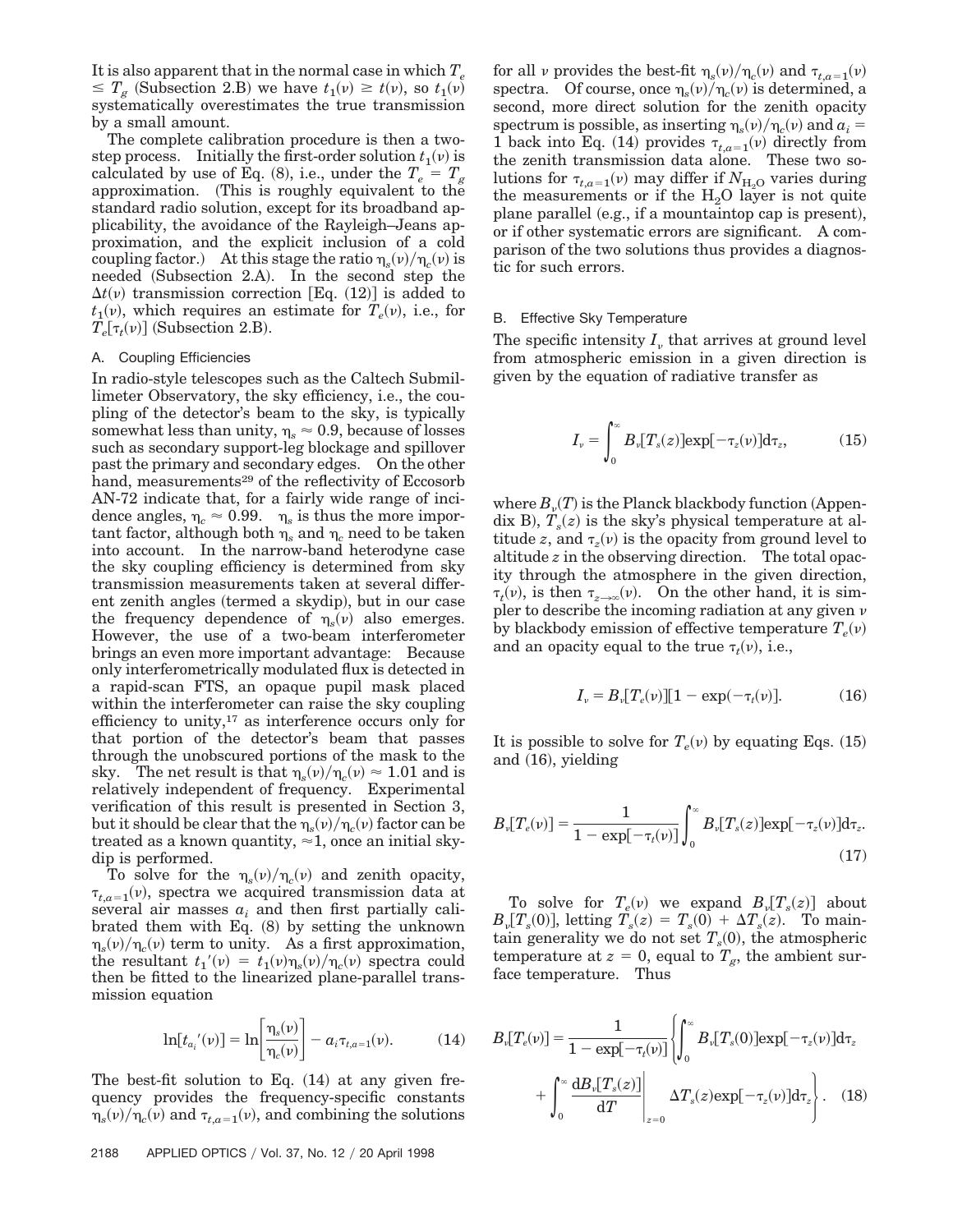$\text{Pulling the constants } B_{\nu} [ T_s(0) ] \text{ and } \text{d} B_{\nu} [ T_s(z) ] /\text{d} T |_{z=0}$ out of the integrals and using Eq.  $(B2)$  from Appendix B, we get

$$
B_{\nu}[T_e(\nu)] = B_{\nu}[T_s(0)] + \frac{B_{\nu}[T_s(0)]}{T_s(0)}
$$
  
 
$$
\times \left\{ \frac{h\nu/kT_s(0)}{1 - \exp[-h\nu/kT_s(0)]} \right\} \frac{1}{1 - \exp[-\tau_t(\nu)]}
$$
  
 
$$
\times \int_0^\infty \Delta T_s(z) \exp[-\tau_z(\nu)] d\tau_z.
$$
 (19)

Dividing by  $B_{\nu}[T_s(0)]$  and applying Eq. (B3) for the ratio of two blackbody functions close in temperature then yields

$$
T_e(\nu) = T_s(0) + \frac{1}{1 - \exp[-\tau_t(\nu)]}
$$

$$
\times \int_0^\infty \Delta T_s(z) \exp[-\tau_z(\nu)] d\tau_z.
$$
 (20)

When the variable of integration is changed to *z*, Eq.  $(20)$  becomes

$$
T_e(\tau_t) = T_s(0) + \frac{1}{1 - \exp(-\tau_t)}
$$

$$
\times \int_0^\infty \Delta T_s(z) \exp(-\tau_z) \frac{d\tau_z}{dz} dz, \qquad (21)
$$

where for compactness the  $\nu$  dependencies of  $\tau_t$  and  $\tau_z$ have been suppressed. This general solution for  $T_e(\tau_t)$  then requires only specification of the vertical temperature and opacity profiles.

We now examine the case most likely to apply at high sites such as Mauna Kea. Because  $H_2O$  vapor is expected to dominate the opacities everywhere but in the immediate vicinity of a few strong  $O_2$  lines, we concentrate on  $H_2O$  opacities. The approximation of an exponential distribution of water vapor of scale height *H* should be a good one above the lower troposphere, implying that

$$
\tau_z = \tau_t [1 - \exp(-z/H)]. \tag{22}
$$

Note that the zenith angle does not appear explicitly but is implicit in  $\tau_t$ . Equation (22) in turn implies that  $d\tau_z/dz = (\tau_t/H)exp(-z/H)$ . Furthermore,  $\hat{T}_s(z)$ will be given at high altitudes to a good approximation by  $\Delta T_s(z) = -Lz$ , where *L* is a constant lapse rate  ${L = -\left[\frac{d\tilde{T}_s(z)}{dz}, \text{ so}\right]}$ 

$$
T_e(\tau_t) = T_s(0) - \frac{L}{H} \frac{\tau_t}{1 - \exp(-\tau_t)}
$$

$$
\times \int_0^\infty z \exp(-z/H) \exp(-\tau_z) dz. \qquad (23)
$$



Fig. 1. Plots of the  $f(\tau_t)$  and  $h(\tau_t)$  functions defined by Eqs. (26) and (29). Multiplication of  $f(\tau_t)$  by *LH*, the temperature drop across an  $H<sub>2</sub>O$  scale height, gives the departure of the sky's effective emission temperature from  $T_s(0)$  [Eq. (25)];  $h(\tau_t)$  serves an analogous role in calculation of  $\Delta t(\nu)$  [Eq. (28)].

When we change to the dimensionless variable  $s \equiv$  $z/H$ , Eq.  $(23)$  becomes

$$
T_e(\tau_t) = T_s(0) - LH \frac{\tau_t}{1 - \exp(-\tau_t)}
$$

$$
\times \int_0^\infty s \exp(-s) \exp(-\tau_s) ds, \qquad (24)
$$

where now  $\tau_s = \tau_t[1 - \exp(-s)].$  Thus

$$
T_e(\tau_t) - T_s(0) = -L H f(\tau_t), \qquad (25)
$$

where

$$
f(\tau_t) \equiv \frac{\tau_t}{1 - \exp(-\tau_t)} \int_0^\infty s \exp(-s)
$$
  
×  $\exp\{-\tau_t [1 - \exp(-s)]\} ds.$  (26)

The difference between  $T_e(\tau_t)$  and the ground-level air temperature  $T_s(0)$  thus depends only on the product of the temperature change,  $LH$ , across an  $H_2O$  scale height and on a dimensionless, analytical function of  $\tau_t$ . As  $\tau_t$  increases from 0 to  $\infty$  (i.e., as v varies appropriately), the falloff function  $f(\tau_t)$  decreases from 1 to 0 (Fig. 1), implying that  $T_e(\tau_t) \to T_s(0)$  as  $\tau_t$  increases. In general then,  $|T_e(\tau_t) - T_s(0)| \le LH$ , with the maximum  $|T_e(\tau_t) - T_s(0)| = LH$  applying in the low-opacity limit. At the temperatures and pressures characteristic of Mauna Kea's summit, the appropriate theoretical value<sup>30</sup> for the saturated adiabatic lapse rate is  $5.6 \text{ K km}^{-1}$  (which the nearby Hilo, Hawaii, airport radiosonde data confirm), so  $|T_e(\tau_t) - T_s(0)| \le 1.2$  K for  $H = 2$  km. On the other hand, as  $\tau_t \to \infty$ ,  $T_e(\tau_t) - T_s(0) \to -LH/\tau_t$ , so  $T_e(\tau_t)$ converges to  $T_s(0)$  at high  $\tau_t$ .

# C.  $\Delta t(\nu)$  Correction Term

The quantity needed in Eq.  $(12)$  for the  $\Delta t(\nu)$  correction is  $\Delta T \equiv T_e - T_g$ , which from Eq. (25) is given by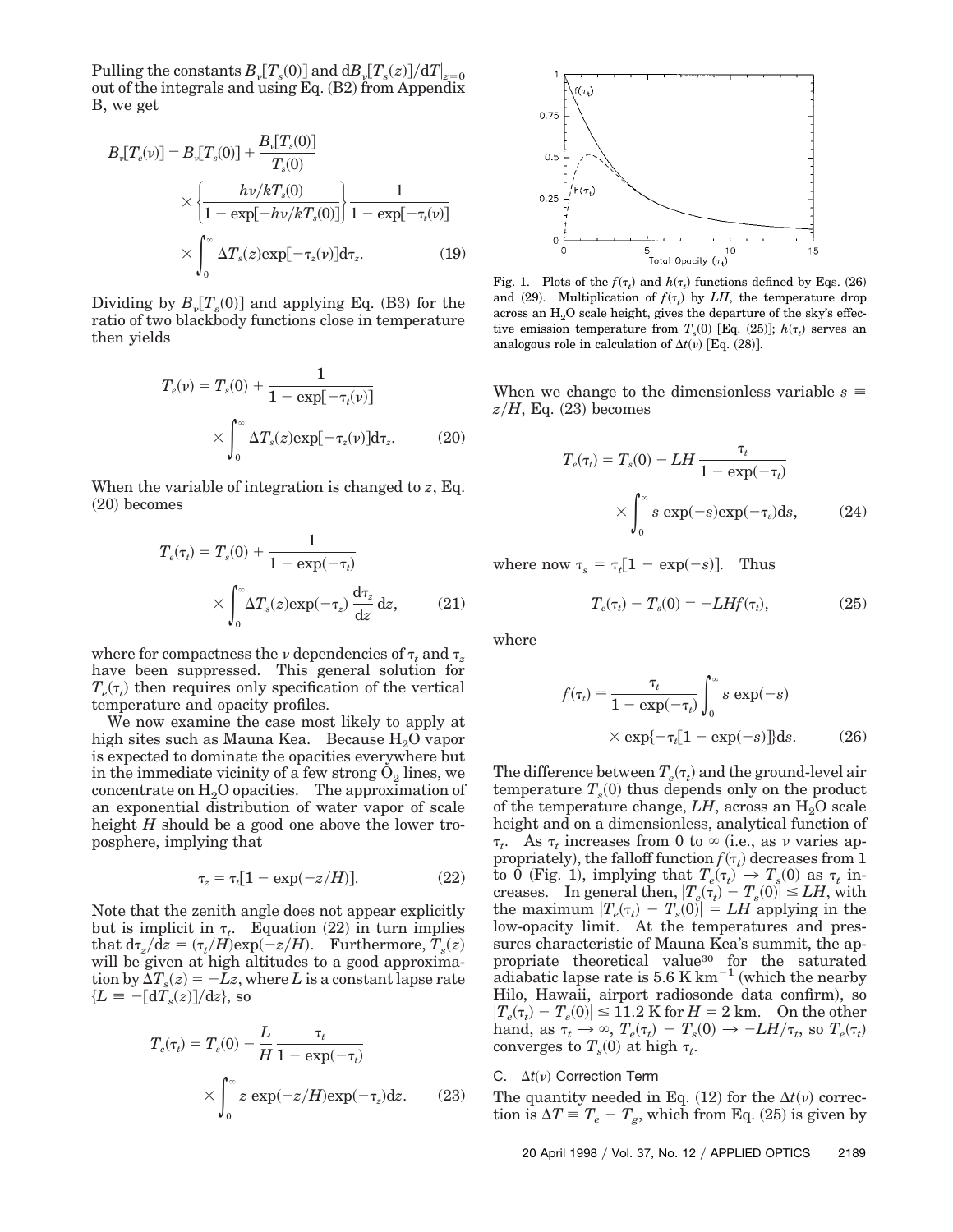$\Delta T = T_s(0) - T_g - LH f(\tau_t)$ . Inserting this into Eq.  $(12)$ , we get

$$
\Delta t(v) = \frac{T_s(0) - T_g - L H f(\tau_t)}{T_g} \frac{h v / k T_g}{1 - \exp(-h v / k T_g)}
$$
  
× [1 - t<sub>1</sub>(v)]. (27)

Now, inasmuch as  $\Delta t(v)$  is a small correction term (because  $LH/T<sub>g</sub> \approx 0.04$ ), it does not need to be determined accurately. Therefore  $t_1(v)$  in Eq.  $(27)$  can be replaced by  $exp[-\tau_t(v)]$ . Furthermore, after the base of the atmosphere and the ground have equilibrated late at night, it is possible to set  $T_s(0) = T_g$  (a relation not applicable in general, e.g., immediately after sunrise), to yield

$$
\Delta t(v) = -\frac{LH}{T_g} \frac{h v/kT_g}{1 - \exp(-h v/kT_g)} h(\tau_t), \qquad (28)
$$

where  $h(\tau_t)$ , the height function (essentially a weighting function), is

$$
h(\tau_t) = [1 - \exp(-\tau_t)] f(\tau_t)
$$
  
=  $\tau_t \int_0^\infty s \exp(-s) \exp\{-\tau_t [1 - \exp(-s)]\} ds$ , (29)

which is also plotted in Fig. 1. As  $\max[h(\tau_t)] = 0.517$ at  $\tau_t \approx 1.5$  (Fig. 1), we have  $|\Delta t(v)| < 2.3\%$ . The largest absolute correction then occurs at midrange values of  $\tau_t$ , but the correction remains important across a wide opacity range, as transmission errors at low  $\tau_t$  are fractionally very important, whereas near the centers of moderately opaque lines, uncorrected transmissions  $t_1(v)$  will show slight offsets, because the  $H<sub>2</sub>O$  line emission arises somewhat above ground level. In addition, because for extremely high  $\tau_t$  (i.e., at the bottoms of very opaque  $H<sub>2</sub>O$  lines) we know that  $t(v) = 0$ , i.e.,  $t_1(v) + \Delta t(v) = 0$ , it follows that  $\Delta t =$  $-t_1$  there. As  $f(x) = 0$ , Eq. (27) reduces to

$$
\frac{T_s(0) - T_g}{T_g} = \frac{t_1}{t_1 - 1} \frac{1 - \exp(-h\nu/kT_g)}{h\nu/kT_g}.
$$
 (30)

Thus, if  $t_1(v) \neq 0$  at the bottoms of very opaque H<sub>2</sub>O lines, it follows that  $T_s(0) \neq T_g$ . In this case we can still use Eq.  $(27)$  to calculate  $\Delta t(v)$ , determining the  $T_s(0) - T_g$  term first by applying Eq. (30) at the bottoms of very opaque  $H_2O$  lines.

Of course the procedure outlined does not correct  $O_2$  emission lines properly, as  $O_2$  has a larger scale height than  $H_2O$ , but a simple switch to a different scale height within the  $O_2$  lines yields the appropriate correction. Of course stratospheric  $O_3$  lines will also not be corrected properly, but that is unimportant in our primary application here.

#### **3. Initial Results**

Sky measurements with an appropriate Eccosorb pupil mask in the FTS were first carried out at the Caltech Submillimeter Observatory on the night of 6 February 1996, starting at UT 12:00, roughly coinci-

dent with the launch of the Hilo radiosonde. The observational field of view was 20 arcsec, and the frequency range was roughly 330 GHz–1 THz  $(\lambda \approx$  $(0.9-0.3 \text{ mm})$ . Four separate filters were used, identified in what follows by their approximate passband centers, 800, 600, 450, and 350  $\mu$ m. For each filter, four FTS scans (two in each direction) were obtained of the sky, as well as of the ambient and cold blackbodies, at each of four zenith angles spaced by 0.35 air mass. With a scan speed of  $0.9-0.45$  cm/s, a onesided stage travel of 39.5 cm (yielding an unapodized spectral resolution of  $0.23$  GHz), and a significant overhead for numerous insertions of the cold load container, the observations took roughly 5 h to complete. Fits to the central frequencies of a number of narrow, isolated  $O_3$  lines yielded a root-mean-square frequency accuracy of 11 MHz, roughly one twentieth of a resolution element. At the shortest wavelengths and highest zenith angles, several of the scans were corrupted, as evidenced by nonzero, sloped baselines outside the atmospheric passbands likely due either to slight atmospheric variations occurring during the higher-frequency measurements (see the next paragraph) or to the presence of some residual water vapor inside our open-air interferometer. Excluding these scans from consideration, the uncorrupted data nevertheless include a zenith transmission spectrum covering the full 0.9– 0.3-mm wavelength range and skydips covering the three upper zenith angles in the two lower-frequency filters. These scans permit a determination of  $\eta_s(v)$  $\eta_c(\nu)$  across the 330–550-GHz range.

The sky was crystal clear and stable during the observations. As shown by the weather  $\log s$  (Fig. 2), the ambient temperature varied by  $< 0.5$  K from its mean, 275.0 K, over the entire 5-h measurement interval. In addition, both the local humidity and the zenith opacity were quite constant, and the slight variations in these two parameters tracked each other well on this occasion. Regular estimates of the zenith opacity at 225 GHz were provided by an onsite heterodyne radiometer $31$  (termed the taumeter), and these  $\tau_{225}$  readings were rather low during our measurements [Fig.  $2(c)$ ]. However, as the taumeter's absolute calibration was likely in error by approximately 30–50% during 1996, we unfortunately cannot use the taumeter readings quantitatively. However, we can use them to track time variations. On this basis [Fig.  $2(c)$ ] we can see that the atmospheric opacity was stable to  $\pm 1.4\%$  between scans 80 and 170. This stable period included our skydips with the 800- and 600- $\mu$ m filters and the 450- $\mu$ m zenith data. The earlier scans in the data set  $(1–79)$ corresponded to a marginally  $(\sim 3\%)$  higher  $\tau_{225}$ , the ramifications of which are addressed below.

Figure  $3(a)$  presents the combined results of our skydips in the two longest-wavelength  $(800$ - and 600- $\mu$ m) filters, calibrated to the  $t_1(\nu)$  scale with Eq. (8), with  $\eta_s(\nu)/\eta_c(\nu)$  initially set to unity. This subset of the measurements was completed entirely within the 2-h stable interval noted. The best-fit  $\eta_{\rm s}(v)/\eta_{\rm c}(v)$ spectrum resulting from fitting Eq.  $(14)$  to this data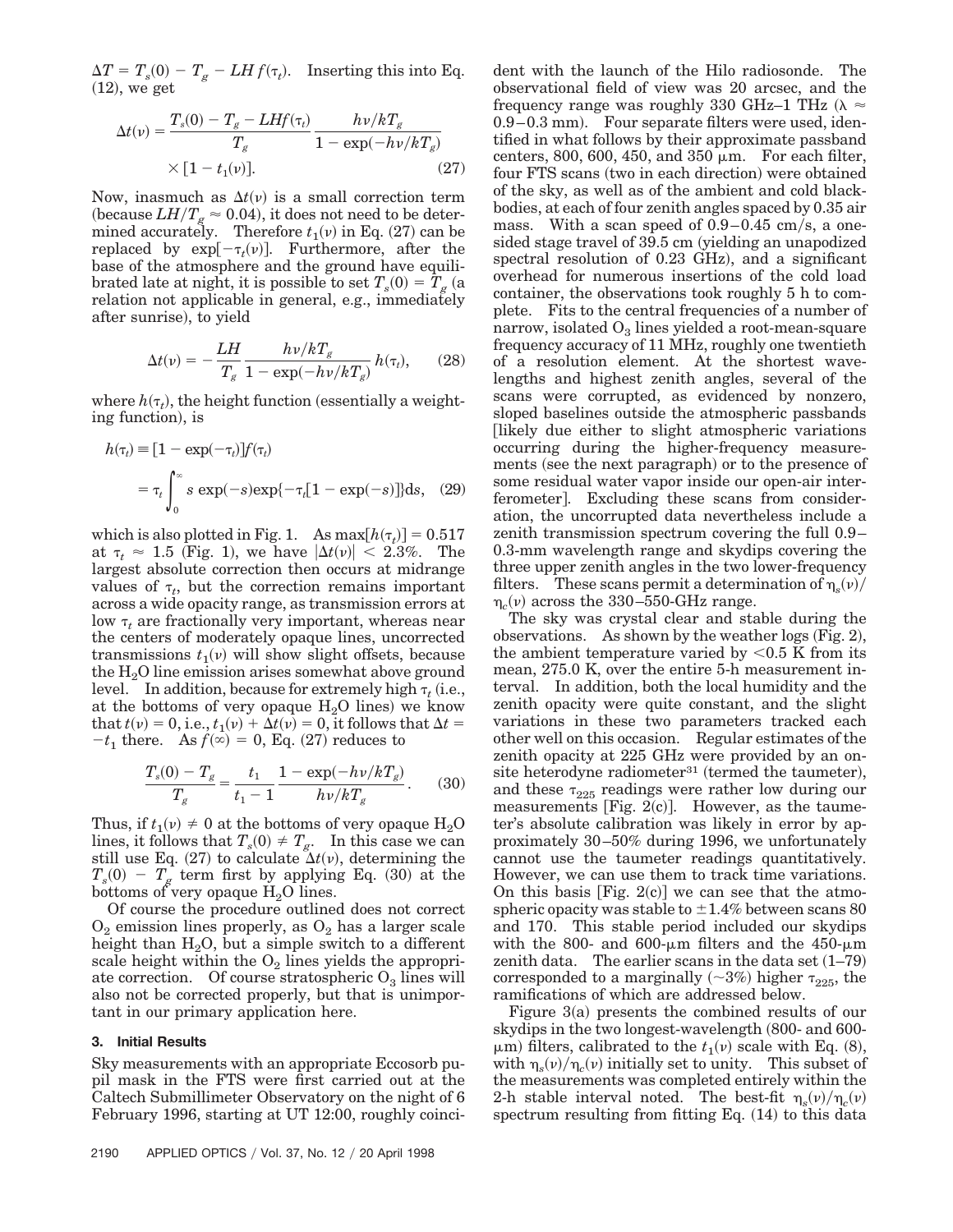

Fig. 2. Weather logs for 6 February 1996 versus scan number:  $(a)$  Ambient temperature.  $(b)$  Local humidity.  $(c)$  Zenith opacity at 225 GHz provided by the taumeter. The absolute calibration is likely low by approximately 30–50%, but time variations are accurately reflected in the data. (d) Telescope elevation angle. Four skydips corresponding to the four filters can be discerned in the order 350, 450, 800, and 600  $\mu$ m.

set is plotted as a solid histogram in Fig.  $3(b)$ , binned to 2-GHz resolution to improve the signal-to-noise ratio. It reveals that, as expected,  $\eta_s(\nu)/\eta_c(\nu) \approx 1.01$ across most of the observed band, except near opaque lines and the high-frequency band edge, where the atmospheric transmission plummets. On application of the  $\Delta t(v)$  correction to these data, the fitted  $\eta_{\rm g}(\nu)/\eta_{\rm g}(\nu)$  curve improves markedly near the band edge  $[dashed-dotted histogram in Fig. 3(b)], thus$ verifying the need for the higher-order  $\Delta t(v)$  correction in regions of high opacity. Systematic errors can be gauged by differencing of the corrected zenith transmission data and the zenith transmission derived from the fit to the full skydip data set, and, as Fig. 3(c) shows, the systematic residuals are  $\leq 2\%$ . On correction for  $\eta_s(v)/\eta_c(v)$  and  $\Delta t(v)$ , the skydip data are thus quite consistent with both a stable atmosphere and the plane-parallel assumption. Finally, note that the transmission levels near the centers of the most opaque  $H<sub>2</sub>O$  lines (at 380, 448, and 557 GHz) are zero to within the noise  $(1\% \text{ or so}),$ signaling that the  $T_s(0) = T_g$  condition was satisfied.

The remaining two zenith spectra, in the 450- and

 $350$ - $\mu$ m filters, are plotted in Fig. 4. We reduced these spectra by assuming for now that  $\eta_s/\eta_c = 1.01$ , as at lower values of  $\nu$ . Of the two high- $\nu$  spectra, the  $450$ - $\mu$ m spectrum was acquired at the start of the 2-h stable period during which the lower-frequency data were acquired; thus all data below 750 GHz can be considered as representing the same sky conditions. On the other hand, the  $350$ - $\mu$ m data were acquired 3 h before the other data, so these data may correspond to slightly different atmospheric conditions. Nevertheless, according to Fig. 2 the opacity and humidity at the start of the observations were quite similar to those present during the later stable period, and the change in  $\tau_{225}$  over the full 5-h period was only  $\approx 3\%$ , which corresponds to  $\Delta \tau(850 \text{ GHz}) \approx$ 0.03 for  $\tau$ (850 GHz)  $\approx$  1. This in turn corresponds to a possible 850-GHz transmission error of only  $\approx$ 1%, or an error in the continuum opacity frequency power-law exponent (Appendix A) of only several hundredths, and so can be ignored hereafter. In these high-frequency windows the  $\Delta t$  correction term is  $\approx 2\%$ , whereas 3-o random errors decrease from  $\approx$  2% at v < 550 GHz to 0.6% for v > 550 GHz, implying that the  $\Delta t$  correction is a necessity at the higher frequencies.

The final, fully calibrated zenith transmission and opacity spectra for the night of 6 February 1996, combining the  $\Delta t$ -corrected zenith spectra in all four filters, are presented in Fig.  $5(a)$ . Note that most of the opaque lines now correctly bottom out quite close to zero, as a result of the slight second-order correction. All the spectral lines that appear in Figs. 3–5 have been identified with the aid of the Jet Propulsion Laboratory line catalog.32 The broad lines labeled in Fig.  $5(a)$  are all attributable to absorption by  $O_2$ , H<sub>2</sub>O, HDO, and vibrationally excited H<sub>2</sub>O, whereas the many weak and narrow lines seen are almost entirely attributable to  $O_3$ . Weak evidence for  $O^{18}O$  is also present [Fig. 4(b)], but this molecule was better seen in our preliminary low-frequency data.33

The opacity spectrum in Fig.  $5(b)$  is presented normalized by  $\tau(345)$  to provide a quantity that is relatively independent of  $N_{H<sub>2</sub>O}$ . Of perhaps more interest is the ratio  $\tau(\nu)/\tau(225)$ , which would allow conversion of calibrated 225-GHz taumeter readings to submillimeter opacity curves, assuming stability in the meteorological profiles. As our measurements did not extend to 225 GHz, this step must await reconfiguration of the FTS filters, but our best model fits (Section 4) yield a scaling factor,  $\tau(345)$ /  $\tau(225)$ , of  $\approx 3.15 \pm 0.25$ , in good accord with earlier estimates.34,35

## **4. Model Calculations**

As an initial step in analyzing our data, the atmospheric opacity model AT<sup>20</sup> was employed. This model first calculates an effective temperature and pressure for each atmospheric constituent and then calculates opacities for the resultant layers. AT allows for a selection of analytical collisionally broadened line profiles but does not provide any continuum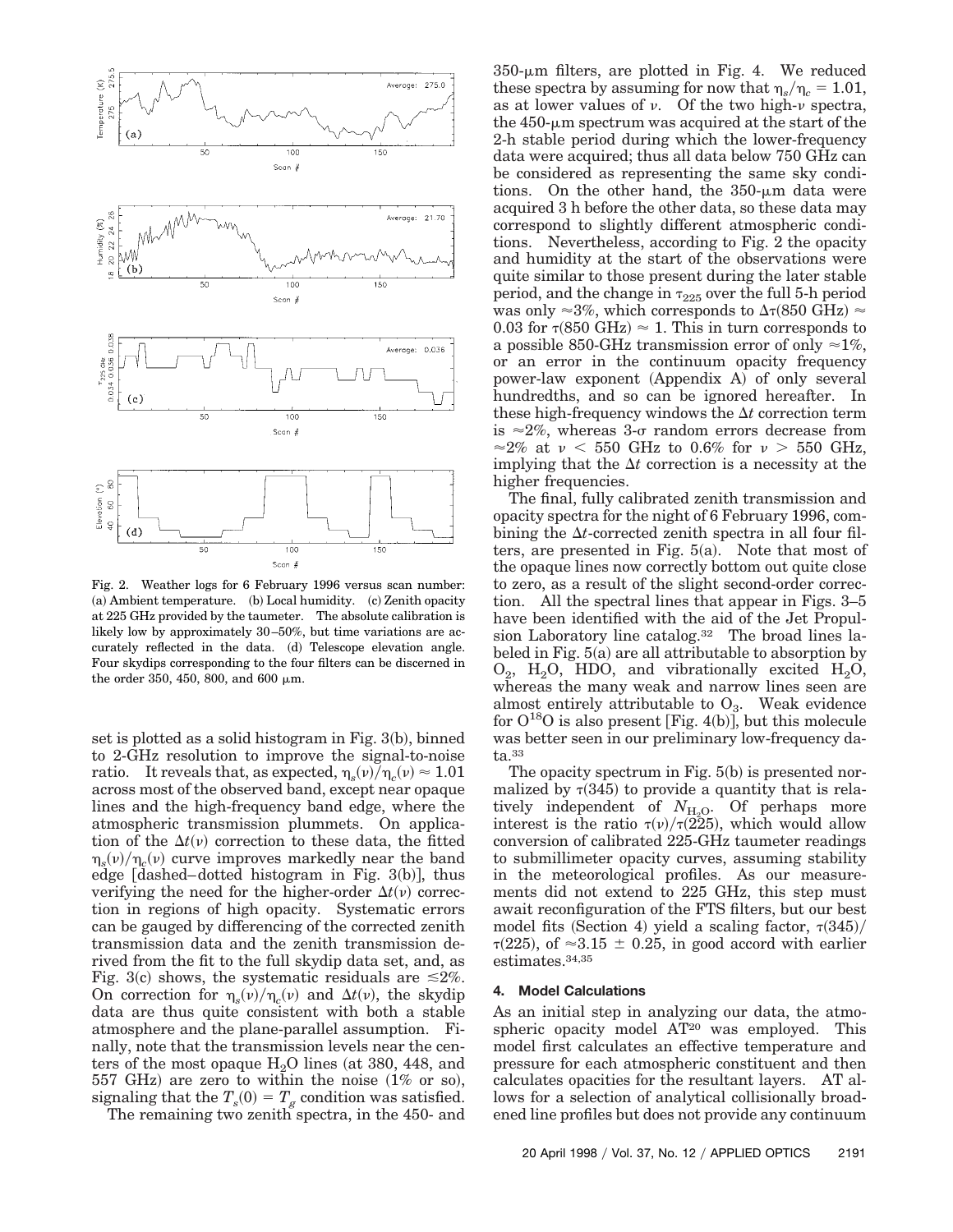

Fig. 3. (a) Atmospheric transmission spectra  $t_1(v)$  measured with the 800- and 600- $\mu$ m filters for telescope zenith angles corresponding to air masses of 1.00, 1.35, and 1.70 (curves from top to bottom). The spectral resolution for these and all subsequent data is 0.23 GHz. (b) Best fit  $\eta_s(\nu)/\eta_c(\nu)$  efficiency for the data of (a) binned to a resolution of 2 GHz (solid histogram) and the same after the  $\Delta t(\nu)$  correction has been added (dashed–dotted histogram). (c) Difference between the corrected zenith transmission spectrum,  $t(v)$ , and the best-fit zenith transmission derived from a fit to the full skydip data set.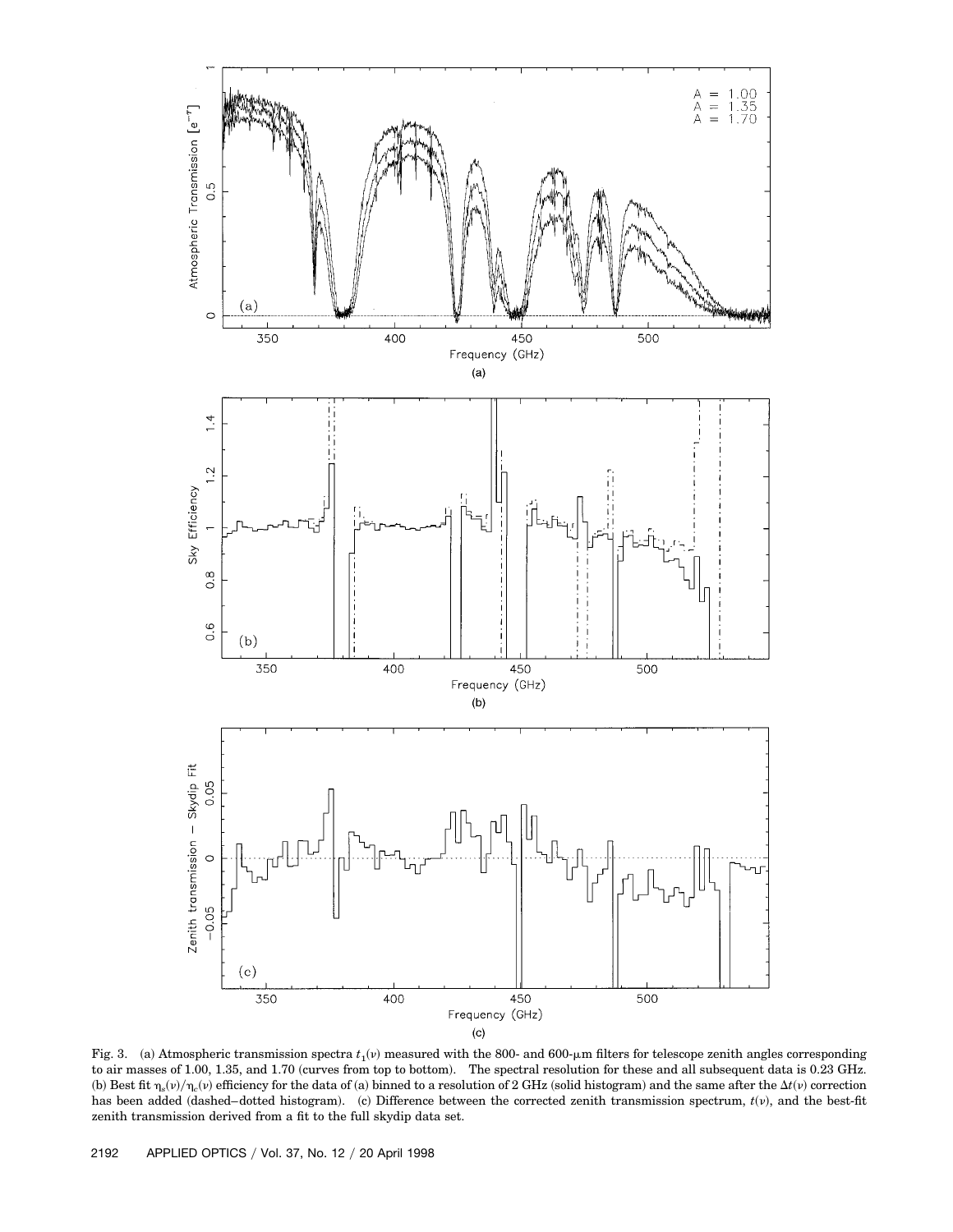

Fig. 4. (a) Measured  $t_1(v)$  transmission spectra in (a) the 450-µm atmospheric window, (b) the 350-µm atmospheric window. The positions of the stronger  $O_3$  lines are marked with ticks just below the zero level. Some ringing is present because no apodization was applied.

opacity term. As a result, AT does not fit the continuum transmission level far from the line centers well.20 To reproduce our transmission spectra better, we augmented AT's line sum opacity by a frequency power-law continuum opacity3–6 given in terms of  $N_{\rm{H}_2O}$ , a coefficient *S*, and an exponent  $\alpha$  by

$$
\tau_c(\nu) = S \left(\frac{\nu}{\nu_0}\right)^{\alpha} N_{\rm H_2O},\tag{31}
$$

where  $v_0$  is a reference frequency (here 225 GHz). Note that  $N_{\text{H}_2\text{O}}$  is determined from the observed  $\text{H}_2\text{O}$ line cores, whereas the two power-law parameters are determined from the residual opacity between the lines, so, in contrast to narrow-band measurements, broadband FTS spectra independently provide both  $N_{\text{H}_2O}$  and the continuum opacity. Note also that at this early stage in our program we make no attempt to separate out a dry-air continuum opacity, as we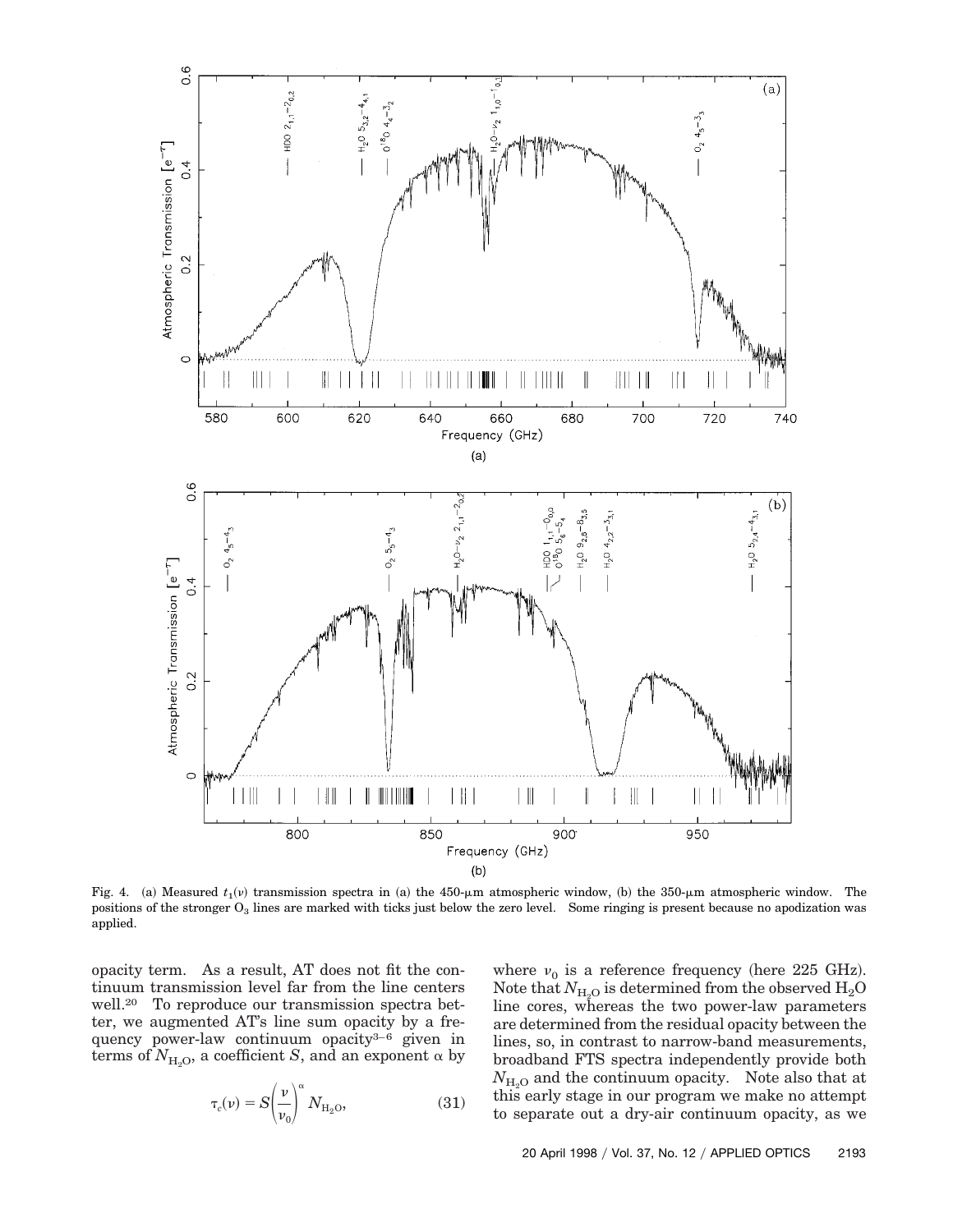

Fig. 5. (a) Combined fully calibrated  $t(v)$  zenith transmission spectrum covering the 333–985-GHz range, with all broad lines (from H<sub>2</sub>O, HDO, and  $O_2$ ) identified. (b) Corresponding zenith opacity spectrum, normalized by the 345-GHz opacity.

have data for only one  $H_2O$  column. Thus we expect our model parameters to undergo some future revision.

To match the measured spectra we searched the three-dimensional parameter space defined by  $N_{\text{H}_2\text{O}}$ , *S*, and  $\alpha$  for the best overall fit to the data by means of a  $\chi^2$  minimization. This fitting procedure was carried out for two line profiles—the van Vleck– Weisskopf and the kinetic *(i.e., harmonic oscillator,* Gross, or Zhevakin–Naumov) profiles—the first goal being merely to establish how well these profiles fit the data on inclusion of an empirical continuum. However, before we carried out this fitting procedure

we found it necessary to lower the model  $O_3$  concentration by  ${\sim}37\%$  to avoid having  $\chi^2$  reflect errors in the  $O_3$  concentration rather than the three parameters of interest. Because our calibration is not expected to treat the cooler  $O_3$  layer accurately, and because the observed and model  $O_3$  linewidths also disagree somewhat, we do not address  $O_3$  further here.

We then carried out fits as described above for several subsets of the data to determine the sensitivity of the fitted parameters to the input data. When we count the combined  $800-600$ - $\mu$ m data [Fig. 3(a)] as single spectra, our data set then consists of five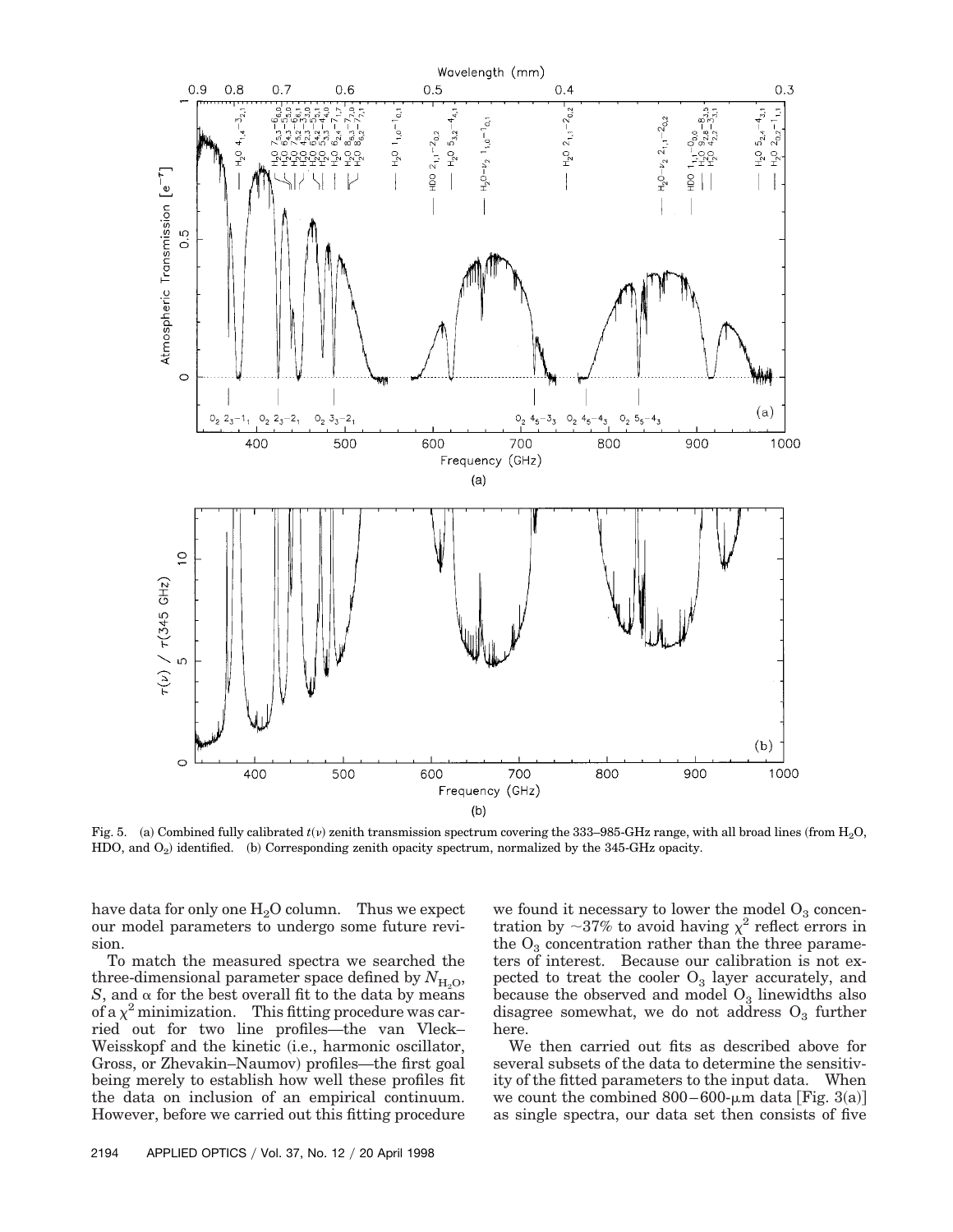**Table 1. Model Results for van Vleck–Weisskopf and Kinetic Line Shapes**

| Model Number        | $N_{\text{H}_2\text{O}}$ (mm) | Coefficient $(S)$ | Exponent $(\alpha)$ | $\tau(225)$ | <b>Notes</b>                                             |
|---------------------|-------------------------------|-------------------|---------------------|-------------|----------------------------------------------------------|
| van Vleck-Weisskopf |                               |                   |                     |             |                                                          |
| 1a                  | 0.74                          | 0.056             | 1.65                | 0.057       | 5 sets                                                   |
| 2a                  | 0.76                          | 0.058             | 1.45                | 0.060       | 4 sets (no $350 \mu m$ )                                 |
| Зa                  | 0.76                          | 0.051             | 1.65                | 0.054       | 3 sets (zenith)                                          |
| 4a                  | 0.74                          | 0.053             | 1.75                | 0.055       | 3 sets (no $350-450 \mu m$ )                             |
| 5a                  | 0.76                          | 0.064             | 1.35                | 0.064       | 2 sets $(800-450 \text{--} \mu \text{m} \text{ zenith})$ |
| 6a                  | 0.76                          | 0.045             | 1.75                | 0.050       | 2 sets $(450-350-\mu m$ zenith)                          |
| 7a                  | 0.74                          | 0.045             | 1.90                | 0.053       | 1 set $(800 \text{-} \mu \text{m} \text{ zenith})$       |
| Kinetic             |                               |                   |                     |             |                                                          |
| 1 <sub>b</sub>      | 0.72                          | 0.036             | 2.00                | 0.048       | 5 sets                                                   |
| 2 <sub>b</sub>      | 0.72                          | 0.035             | 2.05                | 0.047       | 4 sets (no $350 \mu m$ )                                 |
| 3 <sub>b</sub>      | 0.76                          | 0.030             | 2.00                | 0.046       | 3 sets (zenith)                                          |
| 4 <sub>b</sub>      | 0.72                          | 0.051             | 1.35                | 0.058       | 3 sets (no $350-450$ - $\mu$ m)                          |
| 5 <sub>b</sub>      | 0.74                          | 0.034             | 2.00                | 0.047       | 2 sets $(800-450$ -µm zenith)                            |
| 6 <sub>b</sub>      | 0.80                          | 0.028             | 1.90                | 0.046       | 2 sets $(450-350$ - $\mu$ m zenith)                      |
| 7b                  | 0.74                          | 0.056             | 1.05                | 0.064       | 1 set $(800 \text{-} \mu \text{m} \text{ zenith})$       |

individual spectra: three at  $\nu < 550$  GHz the skydip of Fig.  $3(a)$ ] and the 450- and  $350$ - $\mu$ m zenith spectra  $(Fig. 4)$ . For the fitting, these spectra were combined as follows, in decreasing numbers of spectra: (1) all five spectra, (2) the four spectra at  $\nu <$ 750 GHz (i.e., excluding the  $350$ - $\mu$ m spectrum), (3) the three spectra making up the full-frequency zenith spectrum  $[Fig. 5(a)], (4)$  the three low-frequency spectra (the  $\nu$  < 550-GHz skydip), (5) the two zenith spectra at  $\nu$  < 750 GHz, (6) the two high-frequency zenith spectra at  $v > 550$  GHz, and (7) the low-frequency zenith spectrum alone.

The results for the best-fit  $N_{\rm H_2O}$ , *S*, and  $\alpha$  for the cases listed are given in Table 1 for both the van Vleck–Weisskopf and the kinetic line profiles. It is clear from Table 1 that, independently of the choice of line profile or of the subset of the data selected, the best determined parameter is  $N_{\text{H}_2\text{O}} \approx 0.74 \text{ mm}$ . The remaining parameters are not quite so well constrained. *S* is reasonably well constrained for a given choice of line shape but differs between the two line profiles. On the other hand,  $\alpha$  shows a large scatter for the smaller data subsets and yields a reproducible value only when a large enough data base, in terms either of frequency range or zenith angle ~either of which corresponds to a large range in opacity), is included (models  $1-3$ ). For models  $1-3$  the van Vleck–Weisskopf profile calls for an  $\alpha$  somewhat less than 2 (average,  $\approx$  1.6), whereas the kinetic profile calls for  $\alpha \approx 2$ . The kinetic profile thus calls for a continuum opacity steeper by  $\approx 0.4$  in  $\alpha$ . However, we note that  $\alpha$  may itself depend on  $N_{H_0O}$  as the submillimeter region may be closer to a far-wing situation for low  $N_{\text{H}_2\text{O}}$  but to a near-wing case for high  $N_{\rm H_2O}$ .

These results for  $\alpha$  are reasonably consistent with our earlier preliminary results<sup>33</sup> if the correct comparison is made. Inasmuch as the earlier data covered only the  $\nu < 550$  GHz range, our models 4 and 7 are the closest analogs, and for these the best-fit  $\alpha$  for the kinetic profile is lower than for the van Vleck– Weisskopf profile, as in the earlier case.<sup>33</sup> However,

these results conflict with our full-frequency models  $(1-3)$ , which yield a higher  $\alpha$  for the kinetic case, thus underscoring the need for a large frequency range to determine  $\alpha$  reliably. This condition applies especially for the kinetic case, as its more prominent lowfrequency far-wing opacity better masks additional opacity contributions.

Our best fits to the full zenith spectrum  $<sub>1</sub>$  (model 3)</sub> and the corresponding residuals are shown in Fig. 6 for both line profiles. It is clear that either line profile can be combined with a power-law continuum to fit our data to the level of a few percent. However, slight differences are evident:  $\chi^2$  is typically  $\approx 25\%$ lower for the van Vleck–Weisskopf profile and Fig. 6 suggests small systematic differences at high  $\nu$ . In particular, the steeper continuum that accompanies the kinetic profile yields more asymmetric highfrequency  $H_2O$  lines and intervening atmospheric windows for this case, leading to larger slopes in the residuals  $(Fig. 6)$ . On the other hand, the kinetic profile seems to provide a slightly better match to the transmission levels at the centers of both highfrequency windows and yields an  $\alpha$  more in accord with the most commonly assumed<sup>3,5</sup> value of 2. Although it is thus premature to favor either profile, the current data do suggest that one of these profiles may eventually prove more fitting, at least in the context of an empirical continuum.

### **5. Conclusions and Prospects**

Although these initial results establish the necessary experimental procedures and resultant accuracy, further measurements are clearly needed to provide a broader data base. Several instrumental and modeling improvements can ease the task. It is of course critical to speed up the process, to come as close as possible to snapshot measurements. This can be done easily with broader filters, although elimination of the need for skydips by measuring  $\eta_s/\eta_c$  also shortens the measurement time by a large factor. Thus an eventual on-sky time of several minutes is feasible. Extending the measurement range to lower fre-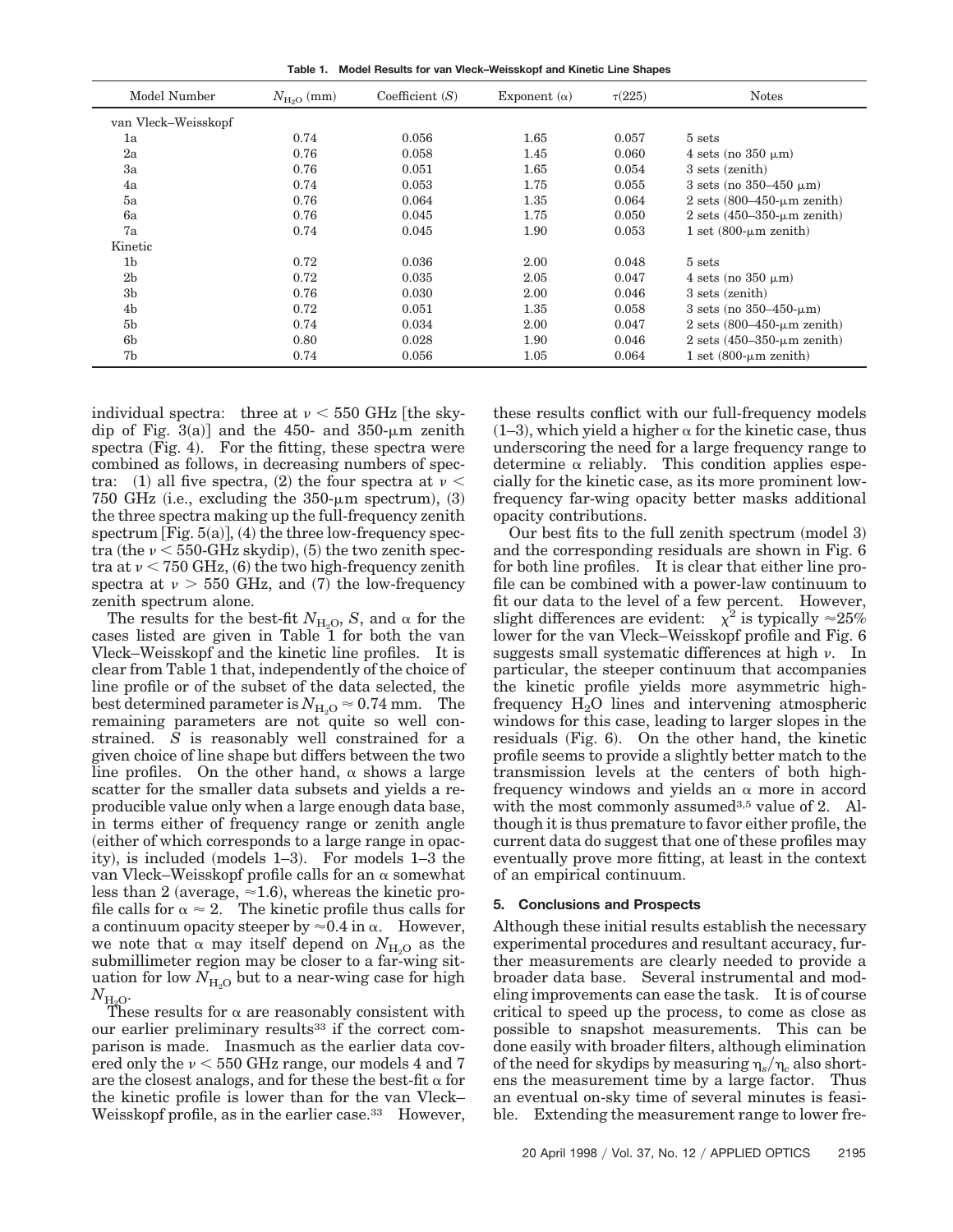

Fig. 6. Best-fit zenith transmission models (thin, dark curves) superposed upon the measured  $t(v)$  spectra (plotted as light-gray bands, the widths of which represent average error bars) for the (a) van Vleck–Weisskopf and (b) kinetic line profiles. The best-fit empirical continua included for the two cases are plotted above the model spectra, and their parameters are given in Table 1 (models 3a and 3b, respectively). The residuals between the data and models are given in the smaller panels below the spectra on the same vertical scale. The narrow spikes in the residuals correspond mostly to  $O_2$  and  $O_3$  lines.

quencies will also be vital, in particular because inclusion of the less-saturated 183- and 325-GHz  $H<sub>2</sub>O$  lines will permit direct inversion for the  $H<sub>2</sub>O$ vertical profile, knowledge of which will be vital in achieving higher accuracy in the analysis.

In the long run, our aim is to compile a database of atmospheric spectra covering a wide range of  $N_{\text{H}_2\text{O}}$ . Ultimately there are three goals for the intended measurements. First, it will permit experimental separation of the wet and dry continuum opacity com-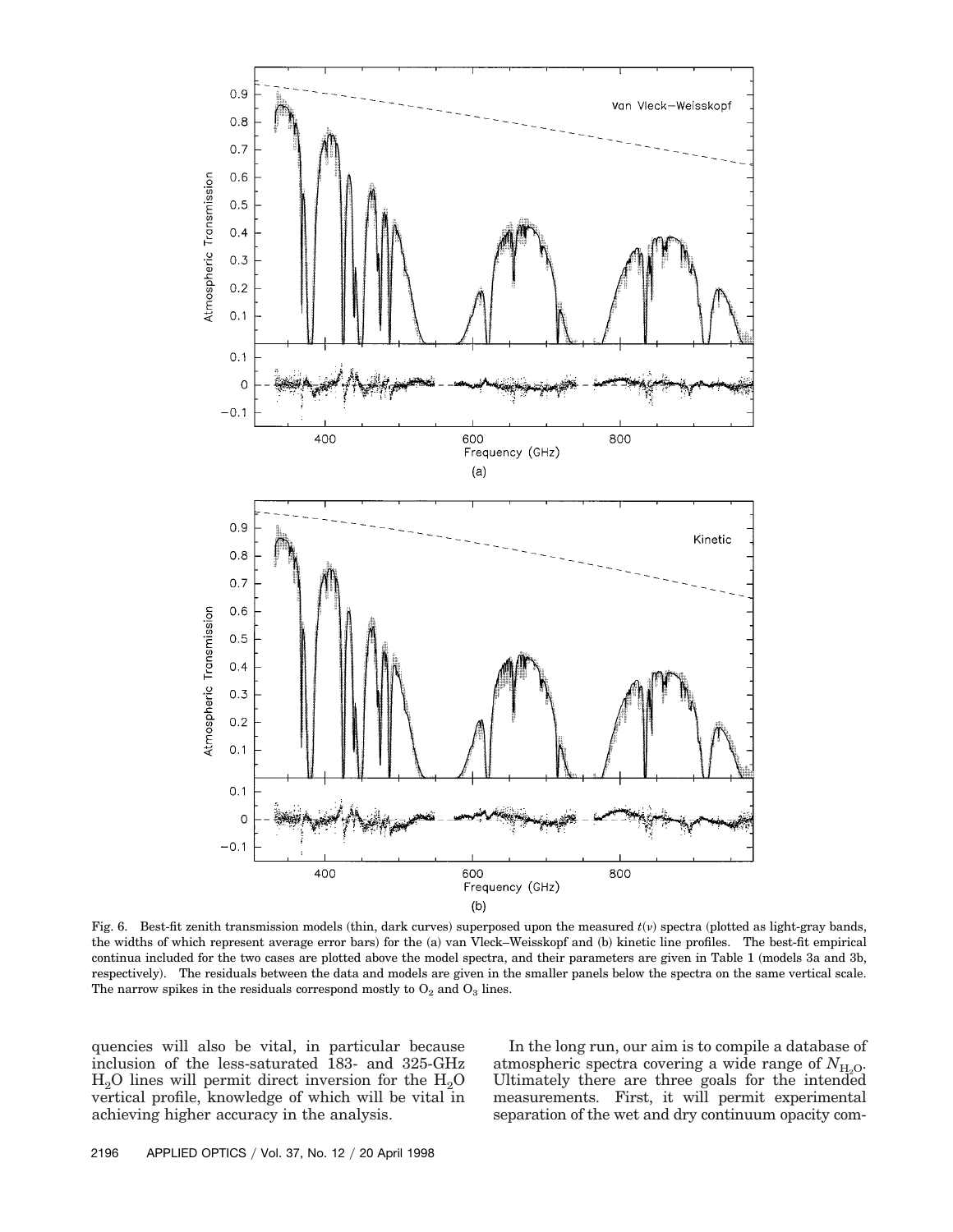ponents. Second, with a sufficient database it should become possible to predict accurately the current submillimeter transmission spectrum from an accurate measurement of atmospheric opacity at a single frequency (such as  $225$  GHz) if the relevant meteorological parameters (e.g., the  $H_2O$  scale height) are stable. Crude extrapolations from 225 GHz to higher frequencies are already possible, but this procedure remains rather uncertain in the face of sparse data and a 225-GHz opacity sometimes low enough to make small systematic errors important (thus a higher or dual-frequency monitor would better fulfill this role). Third, both empirical and quantum calculations are beginning to yield more-suitable  $H_2O$  collisionally broadened far-wing opacities,<sup>8-10</sup> and a detailed comparison of an expanded suite of FTS measurements with such models will likely prove illuminating.

## **Appendix A. Systematic Uncertainties in the** Determination of the Exponent  $\alpha$

From Eq.  $(31)$ , the derivative of the continuum opacity  $\tau_c(\nu)$  with respect to the exponent  $\alpha$  is

$$
\frac{d\tau_c}{d\alpha} = SN_{\text{H}_2\text{O}}\left(\frac{\nu}{\nu_0}\right)^{\alpha} \ln\left(\frac{\nu}{\nu_0}\right) = \tau_c(\nu)\ln\left(\frac{\nu}{\nu_0}\right). \tag{A1}
$$

Converting to transmission,  $t(v)$ , using  $\tau(v)$  =  $-\ln[t(\nu)]$  and  $d\tau = -dt/t(\nu)$ , then implies that

$$
d\alpha = \frac{dt}{t(\nu)\ln[t(\nu)]\ln(\frac{\nu}{\nu_0})}.
$$
 (A2)

With  $v_0$  and v the two frequency extremes, the uncertainty  $d\alpha$  is clearly minimized by maximization of the measurement range (although the gain in accuracy once  $v/v_0 > e$  is not rapid). Furthermore, as  $t(v)$ ln $[t(v)]$  has a maximum absolute value of  $e^{-1}$  at  $t = e^{-1}$ , the ultimate accuracy limit is

$$
d\alpha \ge \frac{edt}{\ln\left(\frac{\nu}{\nu_0}\right)}.\tag{A3}
$$

For an accuracy  $d\alpha \approx 0.1$ , the minimum frequency span required is then  $v/v_0 = 1.3$  for  $dt = 0.01$ , and  $v/v_0 = 1.7$  for dt = 0.02. Of course, departures of  $t(v)$ ln[ $t(v)$ ] from its maximum degrade d $\alpha$  further, so a more practical minimum is  $v/v_0 \geq 3$ .

In our current data set, at high frequencies  $t(v) \approx$ 0.4 and  $\ln[t(\nu)] \approx -1$ , and systematic errors are of the order of dt  $\approx \pm 0.02$ , yielding da  $\approx \pm 0.05$ . On the other hand, at the low v end of our spectrum,  $t(v) \approx$  $0.87$ ,  $\ln[t(\nu)] \approx -0.13$ , and  $dt \approx \pm 0.01$ , so  $d\alpha \approx \pm 0.1$ . Thus, because high transmissions at low frequencies translate to small opacities, which necessarily have larger fractional errors, it is the low frequencies that dominate the uncertainty in  $\alpha$ .

# **Appendix B. Ratios of Blackbody Spectra of Similar Temperatures**

Because the Planck blackbody function  $B_n(T)$  is given by

$$
B_{\nu}(T) = \frac{2h\nu^{3}/c^{2}}{\exp(h\nu/kT) - 1},
$$
 (B1)

its derivative can be written as

$$
\frac{\mathrm{d}B_v}{\mathrm{d}T} = \frac{B_v}{T} \frac{hv/kT}{1 - \exp(-hv/kT)}.\tag{B2}
$$

For small changes in temperature from an initial  $T_0$ the ratio of two blackbody functions of similar temperature can then be approximated as

$$
\frac{B_{\nu}(T)}{B_{\nu}(T_0)} = 1 + \frac{T - T_0}{T_0} \left[ \frac{h\nu/kT_0}{1 - \exp(-h\nu/kT_0)} \right].
$$
 (B3)

If  $h\nu/kT$  is also small, the term in brackets can be expanded, yielding

$$
\frac{B_{\nu}(T)}{B_{\nu}(T_0)} = 1 - \frac{T - T_0}{T_0} \left( 1 + \frac{h\nu}{2kT_0} \right)
$$

$$
= 1 - \frac{T - T_0}{T_0} - \frac{T - T_0}{T_0} \left( \frac{h\nu}{2kT_0} \right). \tag{B4}
$$

The first non-Rayleigh–Jeans correction term to  $B_{\nu}(T)/B_{\nu}(T_0)$  is thus  $[(T - T_0)/T_0][h\nu/(2kT_0)].$  Now for  $T_{0}$  =  $T_{g}$  = 273 K and  $\nu$  < 1 THz, we get  $h\nu/2kT_{g}$  $< 0.088$ . At the same time, for  $LH = 11.2$  K (Subsection 2.B), we get  $T_e - T_g/T_g < 0.04$ , implying that the first non-Rayleigh–Jeans correction term in Eq.  $(B4)$  is  $<0.35\%$  across the submillimeter region. Using Eq.  $(B4)$ , one could then simplify Eq.  $(7)$  to read as

$$
t(v) = 1 - \frac{T_g}{T_e} \left\{ 1 - m(v) \frac{\eta_c(v)}{\eta_s(v)} \left[ 1 - \frac{\exp(hv/kT_g) - 1}{\exp(hv/kT_c) - 1} \right] \right\}
$$
(B5)

with a comparable loss in accuracy.

This study was supported by National Science Foundation grants AST96-15025 and ATM-9616766. We thank T. G. Phillips for a critical reading of the manuscript and R. R. Gamache and A. Bauer for helpful discussions.

#### **References and Notes**

- 1. W. A. Traub and M. T. Stier, "Theoretical atmospheric transmission in the mid- and far-infrared at four altitudes," Appl. Opt. 15, 364-377 (1976).
- 2. A. Deepak, T. D. Wilkerson, and L. H. Ruhnke, *Atmospheric Water Vapor* (Academic, New York, 1980).
- 3. J. W. Waters, "Absorption and emission by atmospheric gases," in *Methods of Experimental Physics 12B: Astrophysics*, M. L. Meeks, ed. (Academic, New York, 1976), pp. 142–176.
- 4. D. P. Rice and P. A. R. Ade, "Absolute measurements of the atmospheric transparency at short millimetre wavelengths," Infrared Phys. **19,** 575–584 (1979).
- 5. H. J. Liebe, "An atmospheric millimeter-wave propagation model," Int. J. Infrared Millimeter Waves **10,** 631–650 (1989).